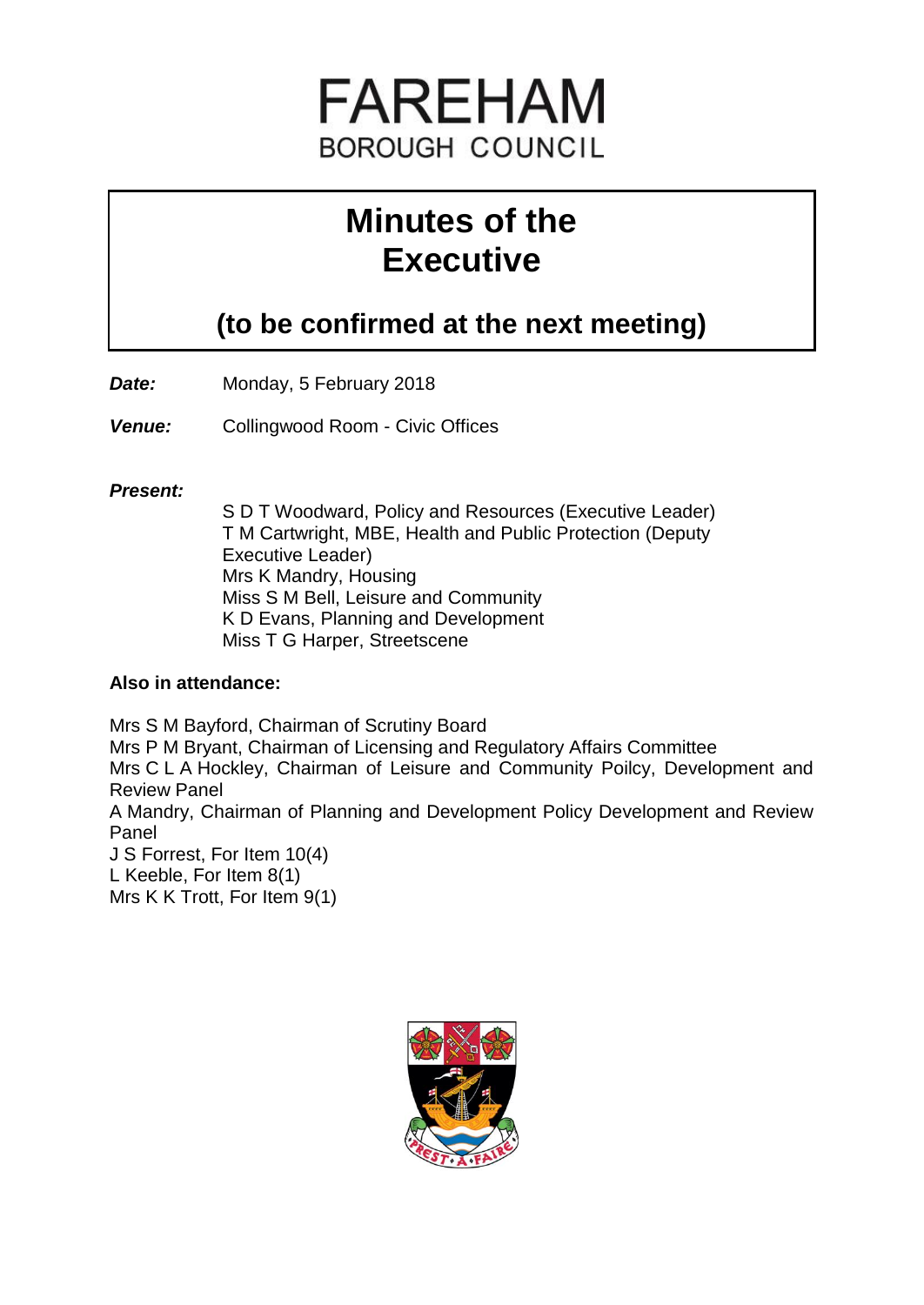## **1. APOLOGIES FOR ABSENCE**

There were no apologies given for this meeting.

#### **2. MINUTES**

RESOLVED that the minutes of the Executive meeting held on 08 January 2018 be confirmed and signed as a correct record.

#### **3. EXECUTIVE LEADER'S ANNOUNCEMENTS**

The Executive Leader announced that recently he, together with other Councillors and Officers, met the Right to Build Task Force with Richard Bacon MP, Ambassador of the Task Force and Mario Wolf, Task Force Director.

The Executive Leader stated that since its launch last year, the Right to Build Task Force has been working with local authorities, landowners and others to bring forward custom, self-build and community-led housing opportunities with an emphasis on scale and housing affordability. It offers subsidised support for local authorities and community groups, to enable them to meet the demand for custom and self-build space. Once of the Task Force's key objectives is to provide more affordable homes for those in housing need and to work with Councils to help deliver these.

The Executive Leader stated that the Council is working with the Task Force to deliver more affordable housing and offer home ownership options which will suit a variety of modern needs. This includes offering space at Welborne Garden Village where people can design and build their own homes. It also means bringing forward a policy, which is included within the draft Local Plan, stating that all housing sites of over 100 outside Welborne will see at least 5% plots for self-build homes.

Residents who have lived or worked in the Borough for at least two years and are interested in building their own homes in the Fareham area, can sign up to the Council's council's register at [http://www.fareham.gov.uk/planning/local\\_plan/selfbuild.aspx.](http://www.fareham.gov.uk/planning/local_plan/selfbuild.aspx)

The Executive Leader advised the meeting that a Press release had been made today which, it was hoped, would lead to interested residents coming forward. At the recent meeting with the Task Force Ambassador there was an indication that the potential expected interest was in the region of 1,700 interested parties.

## **4. DECLARATIONS OF INTEREST**

There were no declarations of interest made at this meeting.

## **5. PETITIONS**

There were no petitions submitted at this meeting.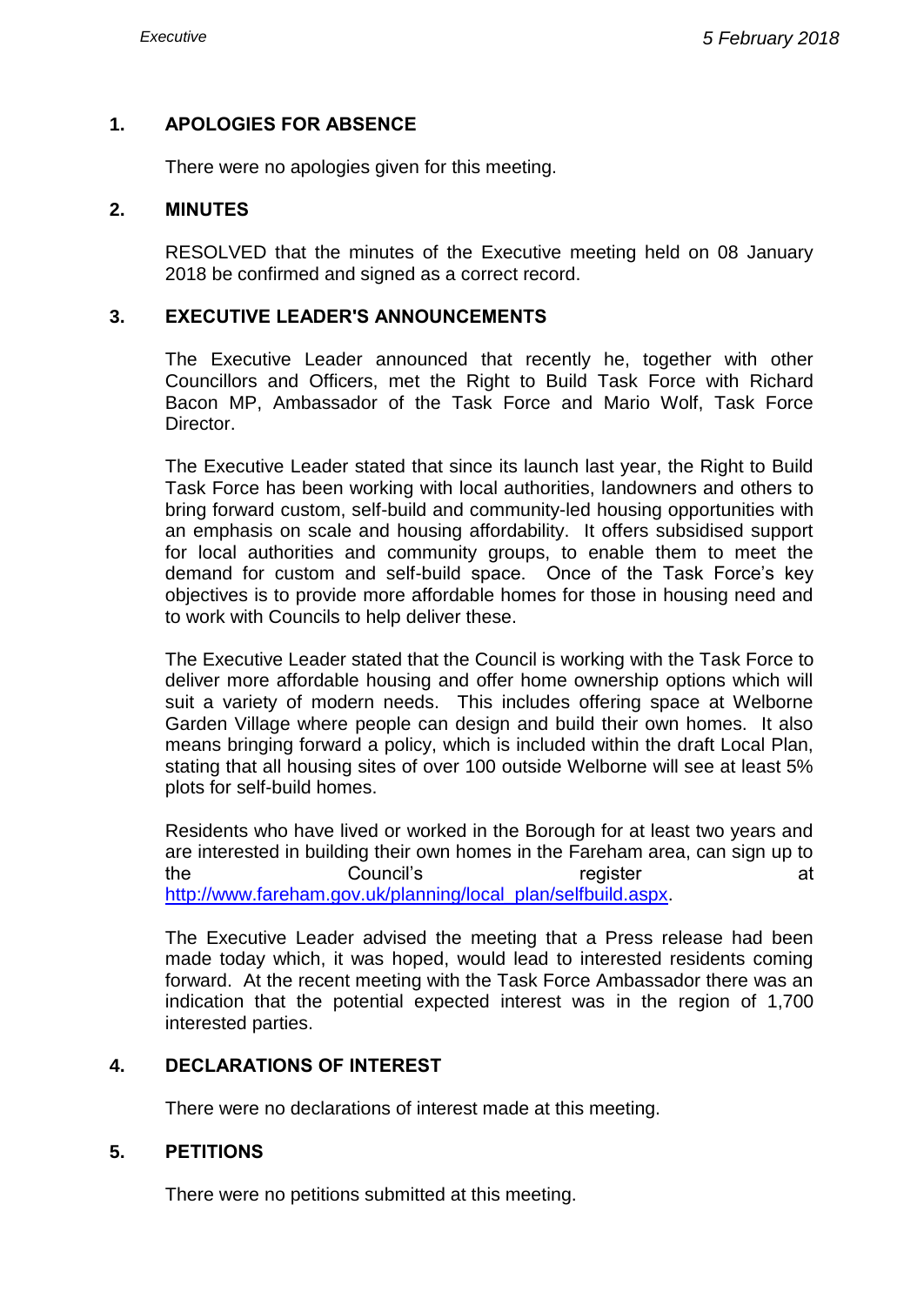#### **6. DEPUTATIONS**

There were no deputations made at this meeting.

#### **7. MINUTES / REFERENCES FROM OTHER COMMITTEES**

Scrutiny Board – 11 January 2018

Minute 7 – Medium Term Finance Strategy, Capital Programme, Revenue Budget and Council Tax 2018/19

The Board considered a report by the Director of Finance and Resources on the Medium-Term Finance Strategy, Capital Programme, Revenue Budget and Council Tax 2018/19.

RESOLVED that the Scrutiny Board recommend that the Executive notes the Board's endorsement of the Medium-Term Finance Strategy, Capital Programme, Revenue Budget and Council Tax 2018/19 at its meeting on 05 February 2018.

A report on this item is at 10(1) of the agenda.

Minute 8 – Housing Revenue Account Budget and Capital Plans 2018/19

The Board considered a report by the Director of Finance and Resources on the Housing Revenue Account Budget and Capital Plans 2018/19.

Members were circulated a tabled item which provided some minor amendments to the draft Executive report, these changes will be reflected in the report to the Executive on 05 February 2018.

RESOLVED that the Board recommends that the Executive notes the Board's endorsement of the Housing Revenue Account Budget and Capital Plans 2018/19 at its meeting on 05 February 2018.

A report on this item is at 10(2) of the agenda.

Minute 9 - Members' Allowances Scheme Review

The Board considered a report by the Head of Democratic Services on a review of the Members' Allowances Scheme following the Independent Remuneration Panel on 09 November 2017.

The Board received a tabled item giving examples of the financial implications to the Scheme of Members' Allowances if the recommendations from the Independent Remuneration Panel were to be endorsed.

RESOLVED that the Board recommends to the Executive that the following points of recommendation from the Independent Remuneration Panel be considered:

(a) point 6.3 – not to index link the scheme for Members' Allowances to that applicable to staff, with the exception of the Designated Independent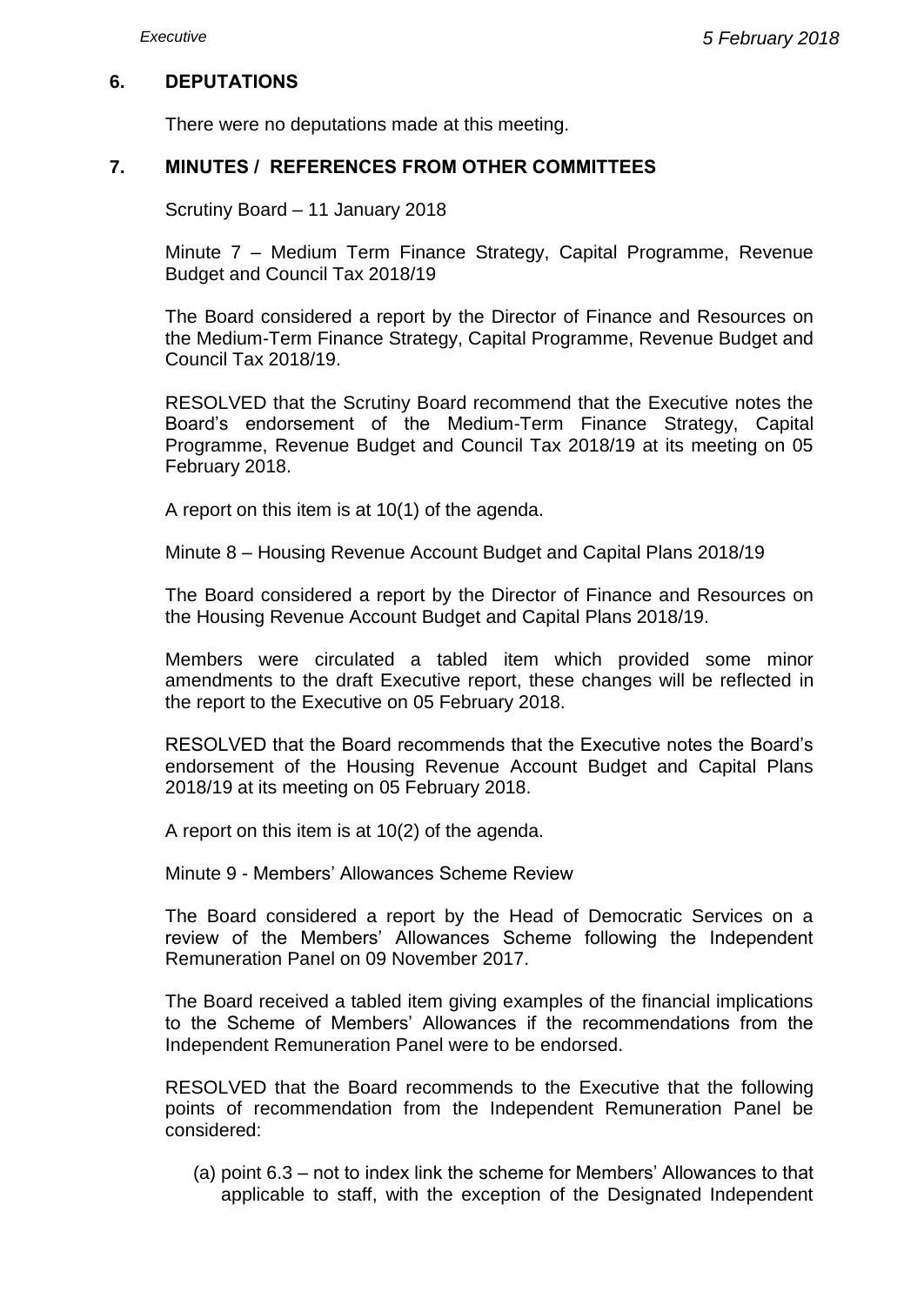Person whom Members feel should be considered as a member of staff;

- (b) point 6.3 not to accept the proposed 2% increase in the Basic Allowance and the Special Responsibility Allowance;
- (c) point 6.4 to consider a bigger point increase for the Mayor's allowance; and
- (d) point 6.6 to consider whether the change to the Opposition Leader's Allowance is appropriate.

A report on this item is at 10(4) of the agenda.

## **8. LEISURE AND COMMUNITY**

(1) Proposed Funding Arrangements for Citizen Advice Fareham 2018- 2020

At the invitation of the Executive Leader, Councillor L Keeble addressed the Executive on this item.

Members were provided with a tabled item correction in respect of Appendix A – Service Level Agreement which made a correction at paragraph 4.1 showing that CAF will continue to deliver an outreach service at Lockswood Community Centre on a Wednesday, rather than a Tuesday.

RESOLVED that the Executive approves a new two-year Service Level Agreement with Citizen Advice Fareham commencing on 01 April 2018 until 31 March 2020, as set out at Appendix A to the report.

(2) One Community Contract Extension

RESOLVED that the Executive:

- (a) approves a one year extension to the existing contract with One Community which expires on 31 March 2018, with the option to extend for a further year beyond 31 March 2019; and
- (b) agrees that delegated authority be given to the Executive Member for Leisure and Community to extend the contract for a further year.

## **9. PLANNING AND DEVELOPMENT**

(1) Welborne Garden Village

At the invitation of the Executive Leader, Councillor Mrs K K Trott addressed the Executive on this item.

RESOLVED that the Executive:

(a) delegates authority to the Director of Planning and Regulation, following consultation with the Executive Member for Planning and Development as appropriate, to procure the strategies and studies required to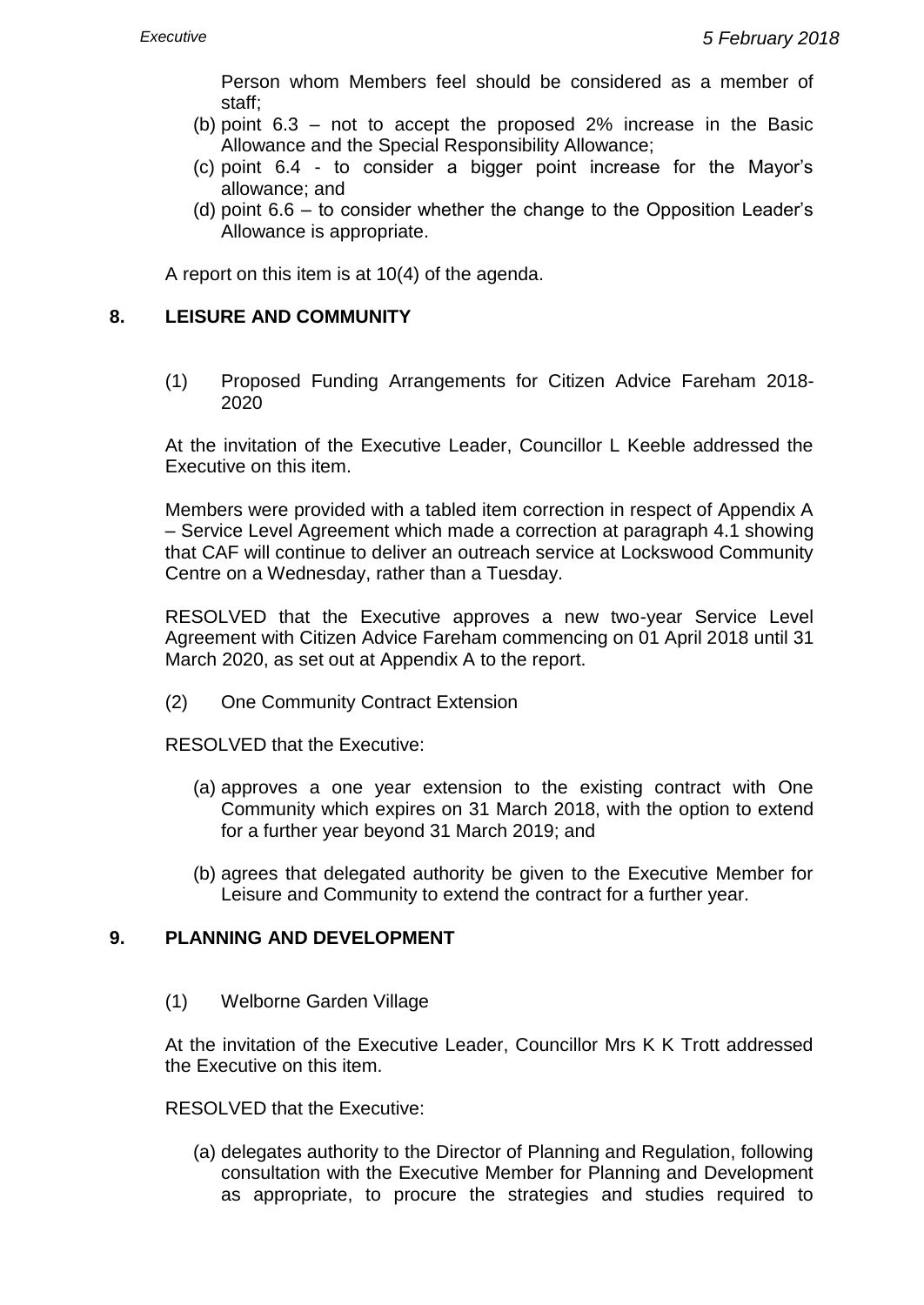progress Welborne in line with the Government's Garden Village principles; and

(b) approves the expenditure in relation to (a) above from grant funding provided by Homes England, together with any subsequent unforeseen capacity requirements agreed and funded by them as necessary.

#### **10. POLICY AND RESOURCES**

(1) Finance Strategy, Capital Programme, Revenue Budget and Council Tax 2018/19

RESOLVED that the Executive approves and recommends to the meeting of the Council to be held on 23 February 2018:

- (a) the capital programme and financing of £55,081,000;
- (b) an overall revised revenue budget for 2017/18 of £8,616,700;
- (c) a revenue budget for 2018/19 of £8,440,500;
- (d) the surplus in the spending reserve remains in the reserve to cover the anticipated future funding shortfalls as set out in paragraphs 18-21; and
- (e) a council tax for Fareham Borough Council for 2018/19 of £155.22 per band D property, which represents a £5.00 increase when compared to the current year and is within referendum limits.
- (2) Housing Revenue Account Budget and Capital Plans 2018/19

RESOLVED that the Executive agrees:

- (a) that rents be approved for Council Dwellings, as set out in paragraph 13 of the Report, with effect from 02 April 2018;
- (b) an increase of 4.3% in rents for Council garages with effect from 02 April 2018;
- (c) the revised budget for 2017/18;
- (d) the base budget for 2018/19;
- (e) the capital programme and financing for 2017/18 to 2021/22 and;
- (f) that the Housing Revenue Account Budget and Capital Plans 2018/19 be submitted to Council for approval.
- (3) Treasury Management Strategy & Prudential Indicators 2018-19

RESOLVED that the Executive:

(a) endorses the draft Treasury Management Strategy and Prudential indicators for 2018/19, attached as Appendix A to the report; and